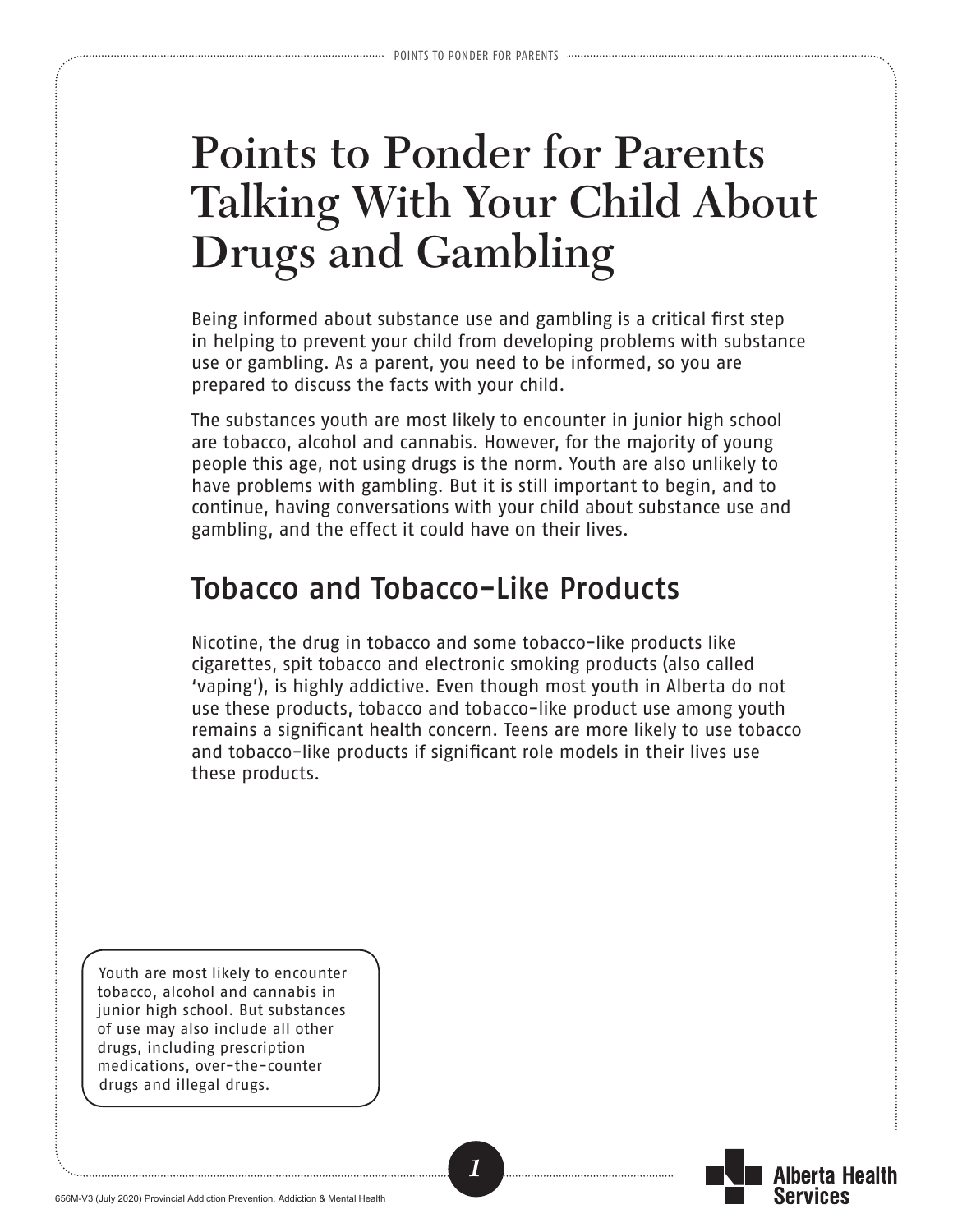### Alcohol

We don't always think of alcohol as a drug, but it is. Alcohol is a depressant drug that is present in beer, wine, spirits and liqueurs. It is legal for adults aged 18 and older in Alberta to drink; however, it is illegal for anyone under the age of 18. How alcohol affects you depends on things like how much and how fast you drink, your body size, whether you are male or a female, how much you have eaten, and how you are feeling. Teens are more vulnerable to harm from alcohol consumption because their brains are still developing and they typically have less experience with the drug.

# Cannabis

Cannabis (commonly known as marijuana, pot, or weed) is a legally available drug in Canada. It is a mood-altering drug that is available in several forms: as marijuana (the dried flowering buds and leaves of the plant), as oils, waxes and resins (cannabis extracts), as food and beverages (edible cannabis) and as products that can be applied to external surfaces of the body (topical cannabis). The cannabis "high" comes from the chemical THC (delta-9-tetrahydrocannabinol).

People who use cannabis report feeling calm and relaxed. Cannabis can make a person slow to react, can interfere with learning and concentration, and can cause anxiety and panic attacks. Long-term effects may include lung damage (if smoked). Cannabis use can also impact brain development for people under 25, as up until that point, the brain is still developing.

## Gambling

Many believe that adolescents do not gamble, but teenagers wager, dare and bet on card games, pool games, sporting events and personal skill competitions. Young people also gamble online and in videogames, using money, virtual coins or credits. For many adolescents, winning and losing these activities is secondary; they play for the enjoyment, the social interaction and the challenge. For some adolescents, gambling can be a lot like an addictive drug, which may become a problem.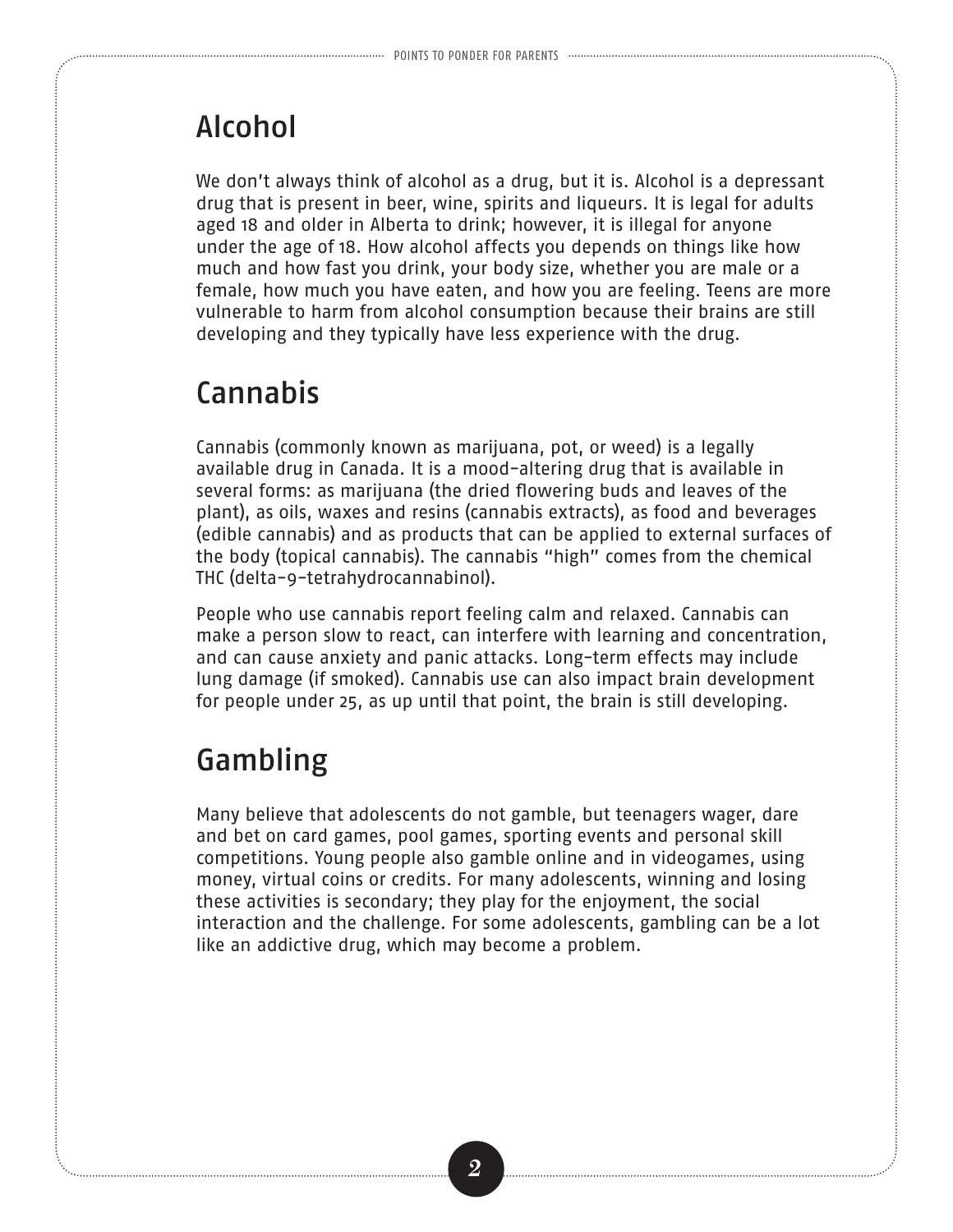More detailed information on tobacco, alcohol, other drugs and gambling is available from many reputable Canadian organizations. Here are a few you can visit:

- Alberta Health Services
- Centre for Addiction and Mental Health (CAMH)
- Health Canada

#### What Can You Do?

Communication is the key. You don't need to be an expert on substances and gambling to start a conversation with your child. With the information in this document, plus the material available from the organizations listed above, you are well equipped to start communicating.

#### **Having a conversation about consequences**

The following questions could be a good starting point for some communication with your child. They will help you to have an open and honest discussion with your child about important life areas that can be affected by substance use or gambling problems. You will have your own way of saying things, but the goal is to have your child consider what the potential consequences of substance use or gambling could be in each area. During the discussion, try to avoid telling your child what you think the consequences would be; give them time to think and let them come to their own conclusions.

- 1. Family: How could choosing to use substances or gamble affect your relationships with family members?
- 2. Legal: If you choose to use substances or gamble, what might the legal consequences be?

#### To scare or not to scare?

There is a difference between scary, "worst-case scenario" information and accurate and relevant information. By teaching your child about making thoughtful decisions and providing accurate, relevant information about the harm associated with substance use and gambling, you will be preparing them to make healthy choices.